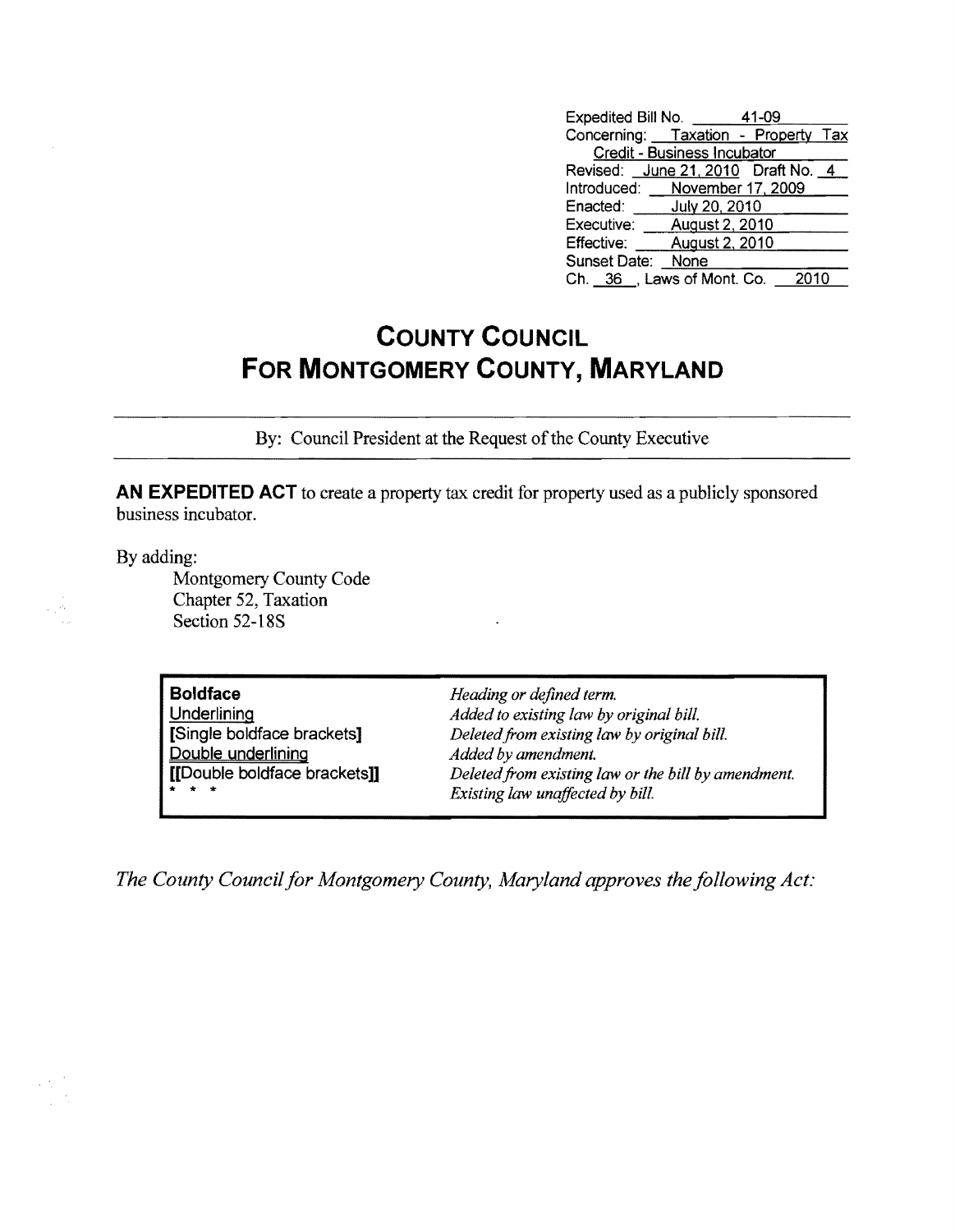| 1                                                                                    | Sec 1. Section 52-18S is added as follows:                             |                                                                                             |                                                                                  |  |
|--------------------------------------------------------------------------------------|------------------------------------------------------------------------|---------------------------------------------------------------------------------------------|----------------------------------------------------------------------------------|--|
| 52-18S. Property Tax Credit-publicly sponsored business incubator.<br>$\overline{2}$ |                                                                        |                                                                                             |                                                                                  |  |
| 3                                                                                    | <u>(a)</u>                                                             | In this section "business incubator" has the meaning in the State law                       |                                                                                  |  |
| $\overline{\mathbf{4}}$                                                              |                                                                        |                                                                                             | which authorizes this property tax credit.                                       |  |
| 5                                                                                    | <u>(b)</u>                                                             |                                                                                             | The Director of Finance must allow a tax credit, as authorized by State          |  |
| 6                                                                                    |                                                                        | <u>law, to a taxpayer against all County property tax and special area tax</u>              |                                                                                  |  |
| 7                                                                                    |                                                                        | <u>imposed on property that is used as a business incubator if the State, the</u>           |                                                                                  |  |
| 8                                                                                    |                                                                        | County, [a municipality, an organization that is exempt from taxation                       |                                                                                  |  |
| 9                                                                                    |                                                                        | <u>under <math>\S501(c)(3)</math> of the Internal Revenue Code, a public institution of</u> |                                                                                  |  |
| 10                                                                                   |                                                                        | <u>higher education.] or an agency or instrumentality of the State or</u>                   |                                                                                  |  |
| 11                                                                                   |                                                                        | <u>County:</u>                                                                              |                                                                                  |  |
| 12                                                                                   |                                                                        | (1)                                                                                         | <u>owns, controls, or leases the space that is used as a business</u>            |  |
| 13                                                                                   |                                                                        |                                                                                             | incubator; or                                                                    |  |
| 14                                                                                   |                                                                        | (2)                                                                                         | provides at least 50% of the total funding received by the                       |  |
| 15                                                                                   |                                                                        |                                                                                             | <u>business incubator from all sources, not including rents received</u>         |  |
| 16                                                                                   |                                                                        |                                                                                             | <u>from incubator tenant firms.</u> [[; or                                       |  |
| 17                                                                                   |                                                                        | $\Omega$                                                                                    | is represented on the governance board that approves the annual                  |  |
| 18                                                                                   |                                                                        |                                                                                             | <u>budget of the business incubator.</u>                                         |  |
| 19                                                                                   | [[(c)]                                                                 |                                                                                             | The tax credit under this Section must continue as long as the property          |  |
| 20                                                                                   |                                                                        |                                                                                             | meets one or more criteria listed in subsection (b).                             |  |
| 21                                                                                   | $[(d)]$ (c) The Department of Finance must administer this credit.     |                                                                                             |                                                                                  |  |
| 22                                                                                   |                                                                        |                                                                                             | $[(e)]$ (d) The taxpayer must apply annually for the tax credit by the first day |  |
| 23                                                                                   |                                                                        |                                                                                             | of March before the tax year when the tax credit would be allowed. An            |  |
| 24                                                                                   | application must be filed on forms that the Department prescribes. The |                                                                                             |                                                                                  |  |
| 25                                                                                   | applicant must submit any supporting document, information, or         |                                                                                             |                                                                                  |  |
| 26                                                                                   | certification required by the Department.                              |                                                                                             |                                                                                  |  |
| 27                                                                                   |                                                                        |                                                                                             | $[(f)]$ (e) Any taxpayer aggrieved by a decision of the Director to [[grant or]] |  |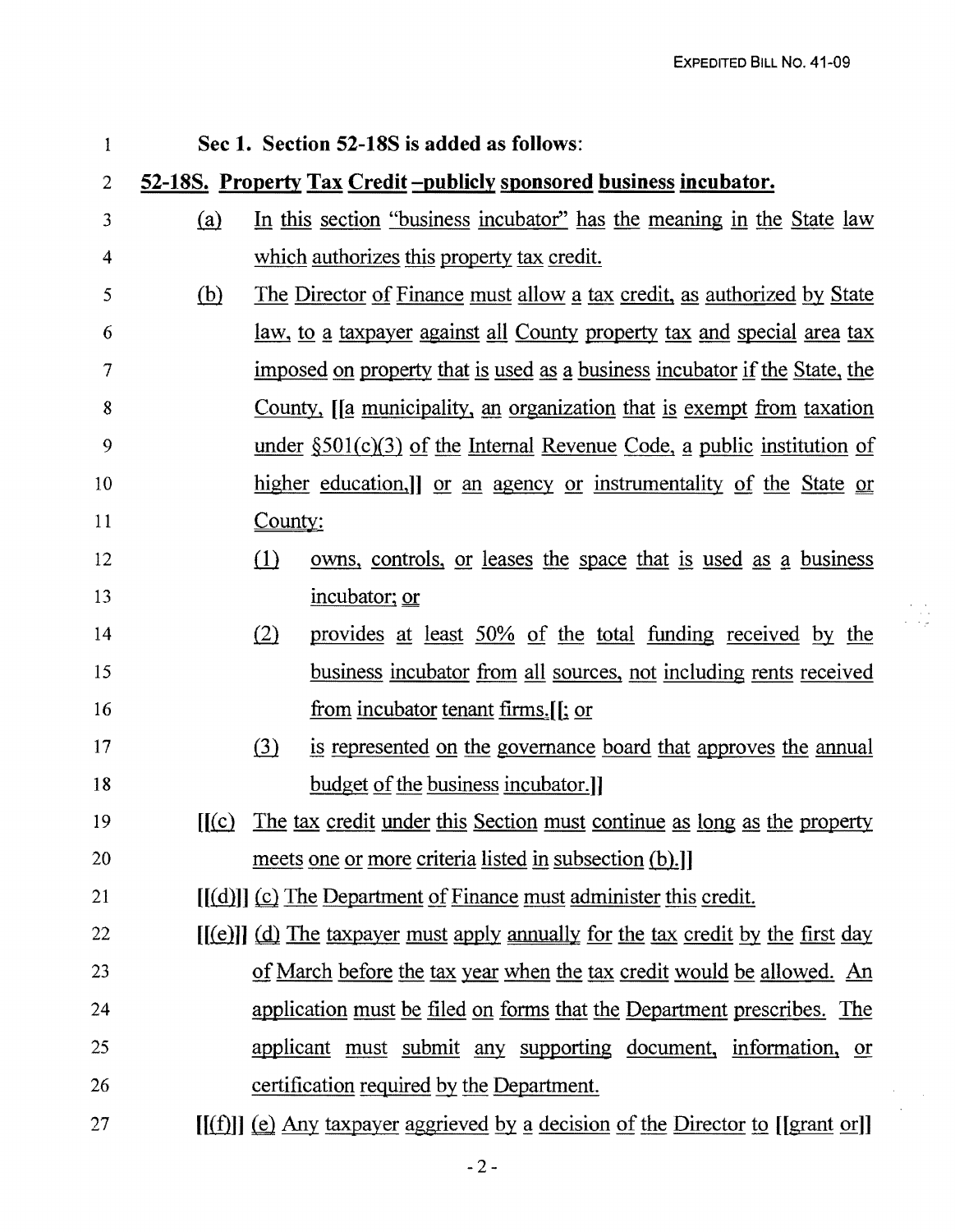| 28 | deny a credit under this Section may appeal that decision to the                 |  |  |
|----|----------------------------------------------------------------------------------|--|--|
| 29 | <u>Maryland Tax Court. Each appeal must be filed within 30 days after the</u>    |  |  |
| 30 | taxpayer receives written notice of the decision from the Director.              |  |  |
| 31 | $[(g)]$ (f) The County Executive may adopt regulations under method (2) to       |  |  |
| 32 | administer this Section.                                                         |  |  |
| 33 | $[(h)]$ (g) The County Executive must report annually to the County Council      |  |  |
| 34 | on the use of this tax credit.                                                   |  |  |
| 35 | $[(i)]$ (h) (1) A person must not knowingly file a false or fraudulent           |  |  |
| 36 | application to obtain a tax credit under this Section. A violation               |  |  |
| 37 | of this subsection is a class A violation.                                       |  |  |
| 38 | (2)<br>In addition to the penalties provided under paragraph $(1)$ , a           |  |  |
| 39 | person who violates this subsection must pay the County any                      |  |  |
| 40 | taxes, together with interest and penalties, offset by the credit,               |  |  |
| 41 | any other penalty due, and the County's fees and costs in any                    |  |  |
| 42 | action to enforce this subsection.                                               |  |  |
| 43 | <b>Expedited Effective Date.</b><br>Sec. 2.                                      |  |  |
| 44 | The Council declares that this Act is necessary for the immediate protection     |  |  |
| 45 | of the public interest. This Act takes effect on the date when it becomes law.   |  |  |
| 46 | County Code Section 52-18S, enacted by Section 1 of this Act, applies to any tax |  |  |
| 47 | year that begins on or after July 1, 2010.                                       |  |  |
| 48 |                                                                                  |  |  |

 $\gamma_2$  , we can

 $\mathcal{L}_{\mathrm{eff}}$ 

 $\label{eq:2.1} \frac{1}{\sqrt{2}}\int_{\mathbb{R}^3} \frac{1}{\sqrt{2}}\left(\frac{1}{\sqrt{2}}\right)^2\left(\frac{1}{\sqrt{2}}\right)^2\left(\frac{1}{\sqrt{2}}\right)^2\left(\frac{1}{\sqrt{2}}\right)^2.$